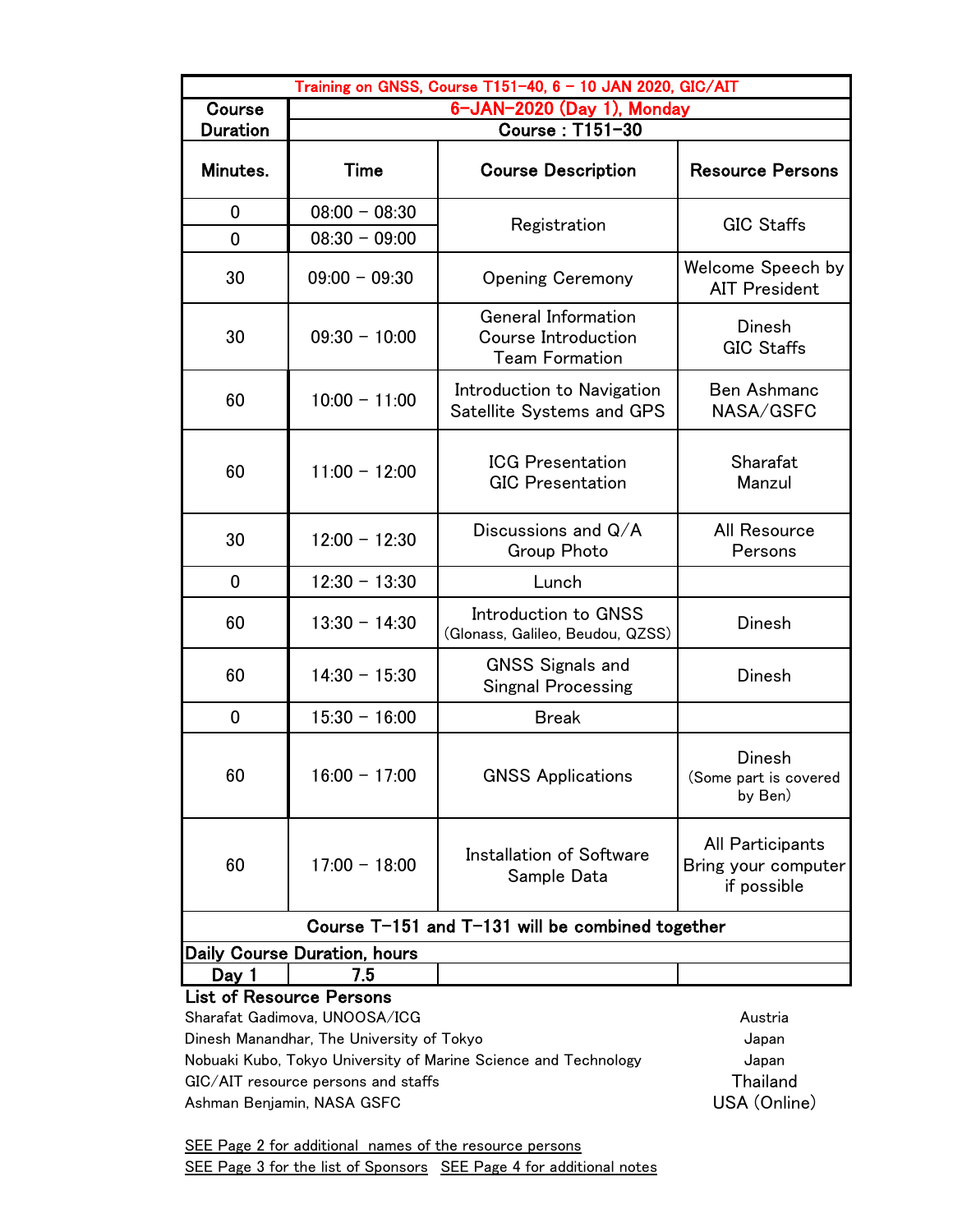| Training on GNSS, Course T151-40, 6 - 10 JAN 2020, GIC/AIT |                                     |                                                                            |                              |
|------------------------------------------------------------|-------------------------------------|----------------------------------------------------------------------------|------------------------------|
| Course                                                     | 7-JAN-2020 (Day 2), Tuesday         |                                                                            |                              |
| <b>Duration</b>                                            | Course: T151-30                     |                                                                            |                              |
|                                                            | Time                                | <b>Course Description</b>                                                  | Resource<br><b>Persons</b>   |
| $\mathbf 0$                                                | $08:00 - 08:30$                     | Registration                                                               |                              |
| 0                                                          | $08:30 - 09:00$                     |                                                                            |                              |
| 30                                                         | $09:00 - 09:30$                     | Sponsor's Presentation                                                     |                              |
| 60                                                         | $09:30 - 10:30$                     | <b>GNSS Data Formats</b><br>Accuracy, Errors, Coordinate<br><b>Systems</b> | <b>DINESH</b>                |
| 0                                                          | $10:30 - 11:00$                     | <b>Break</b>                                                               |                              |
| 60                                                         | $11:00 - 12:00$                     | <b>GNSS Survey Methods for</b><br>High-Accuray                             | DINESH / YIZE                |
| 30                                                         | $12:00 - 12:30$                     | GNSS Data Logging and<br>Processing in Smart-Phones                        | Avinab                       |
| 0                                                          | $12:30 - 13:30$                     | Lunch                                                                      |                              |
| 60                                                         | $13:30 - 14:30$                     | <b>GNSS Field Survey</b>                                                   | All participants<br>in Team  |
| 60                                                         | $14:30 - 15:30$                     |                                                                            |                              |
| 0                                                          | $15:30 - 16:00$                     | <b>Break</b>                                                               |                              |
| 60                                                         | $16:00 - 17:00$                     | <b>GNSS Data Processing with</b>                                           | Dinesh / YIZE /              |
| 30                                                         | $17:00 - 17:30$                     | Sample Data                                                                | KOBAYASHI /<br><b>AVINAB</b> |
| Course T-151 and T-131 will be combined together           |                                     |                                                                            |                              |
|                                                            | <b>Daily Course Duration, hours</b> |                                                                            |                              |
| Day 2<br>List of Desaures Dersons                          | 6.5                                 |                                                                            |                              |

## List of Resource Persons

Dr. Yize, Post-Doc Researcher, Tokyo University of Marine Science and Japan Mr. Kobayashi, Researcher, Tokyo University of Marine Science and Technology<br>Avinab Malla, SSAGE Avinab Malla, SSAGE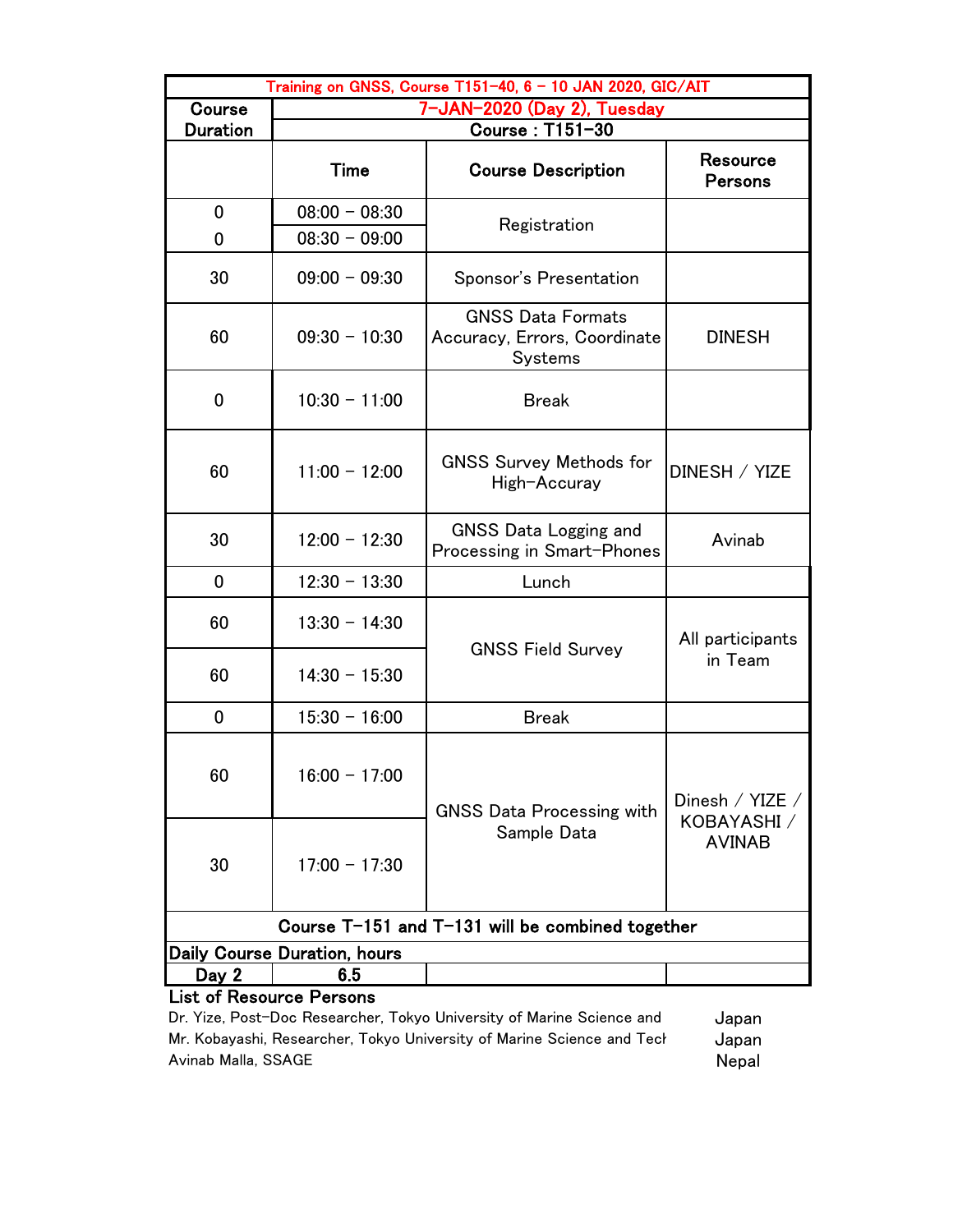| Training on GNSS, Course T151-40, 6 - 10 JAN 2020, GIC/AIT |                               |                                                                        |                                                                       |
|------------------------------------------------------------|-------------------------------|------------------------------------------------------------------------|-----------------------------------------------------------------------|
| Course                                                     | 8-JAN-2020 (Day 3), Wednesday |                                                                        |                                                                       |
| <b>Duration</b>                                            | <b>Course: T151-30</b>        |                                                                        |                                                                       |
|                                                            | Time                          | <b>Course Description</b>                                              | <b>Resource Persons</b>                                               |
| $\mathbf 0$                                                | $08:00 - 08:30$               |                                                                        |                                                                       |
| 0                                                          | $08:30 - 09:00$               |                                                                        |                                                                       |
| 30                                                         | $09:00 - 09:30$               | Sponsor's Presentation                                                 | Septentrio<br>Mr. Koen                                                |
| 60                                                         | $09:30 - 10:30$               | Introduction to RTKLIB                                                 | Kubo                                                                  |
| 0                                                          | $10:30 - 11:00$               | <b>Break</b>                                                           |                                                                       |
| 60                                                         | $11:00 - 12:00$               | Introduction to RTK                                                    | Kubo                                                                  |
| 30                                                         | $12:00 - 12:30$               | MADOCA / CLAS                                                          | Kubo                                                                  |
| $\mathbf 0$                                                | $12:30 - 13:30$               | Lunch                                                                  |                                                                       |
| 60                                                         | $13:30 - 14:30$               | <b>GNSS Data Processing with</b><br>Sample Data by the                 | All Participants<br><b>Individual Work</b>                            |
| 60                                                         | $14:30 - 15:30$               | participants                                                           | All Resource<br>Persons                                               |
| $\mathbf 0$                                                | $15:30 - 16:00$               | <b>Break</b>                                                           |                                                                       |
| 60                                                         | $16:00 - 17:00$               | <b>GNSS Data Processing with</b><br>Sample Data by the<br>participants | All Participants<br>Individual Work<br>All Resource<br>Persons        |
| 60                                                         | $17:00 - 18:00$               | <b>GNSS Data Processing</b>                                            | All Participants<br><b>Individual Work</b><br>All Resource<br>Persons |
|                                                            | $18:30 - 21:00$               | <b>Networking Dinner at AIT Cente</b>                                  | <b>Attend by All</b>                                                  |
| <b>Daily Course Duration, hours</b>                        |                               |                                                                        |                                                                       |
| Day 3                                                      |                               |                                                                        |                                                                       |
| <b>Sponsors</b>                                            |                               |                                                                        |                                                                       |

Septentrio Gold Sponsor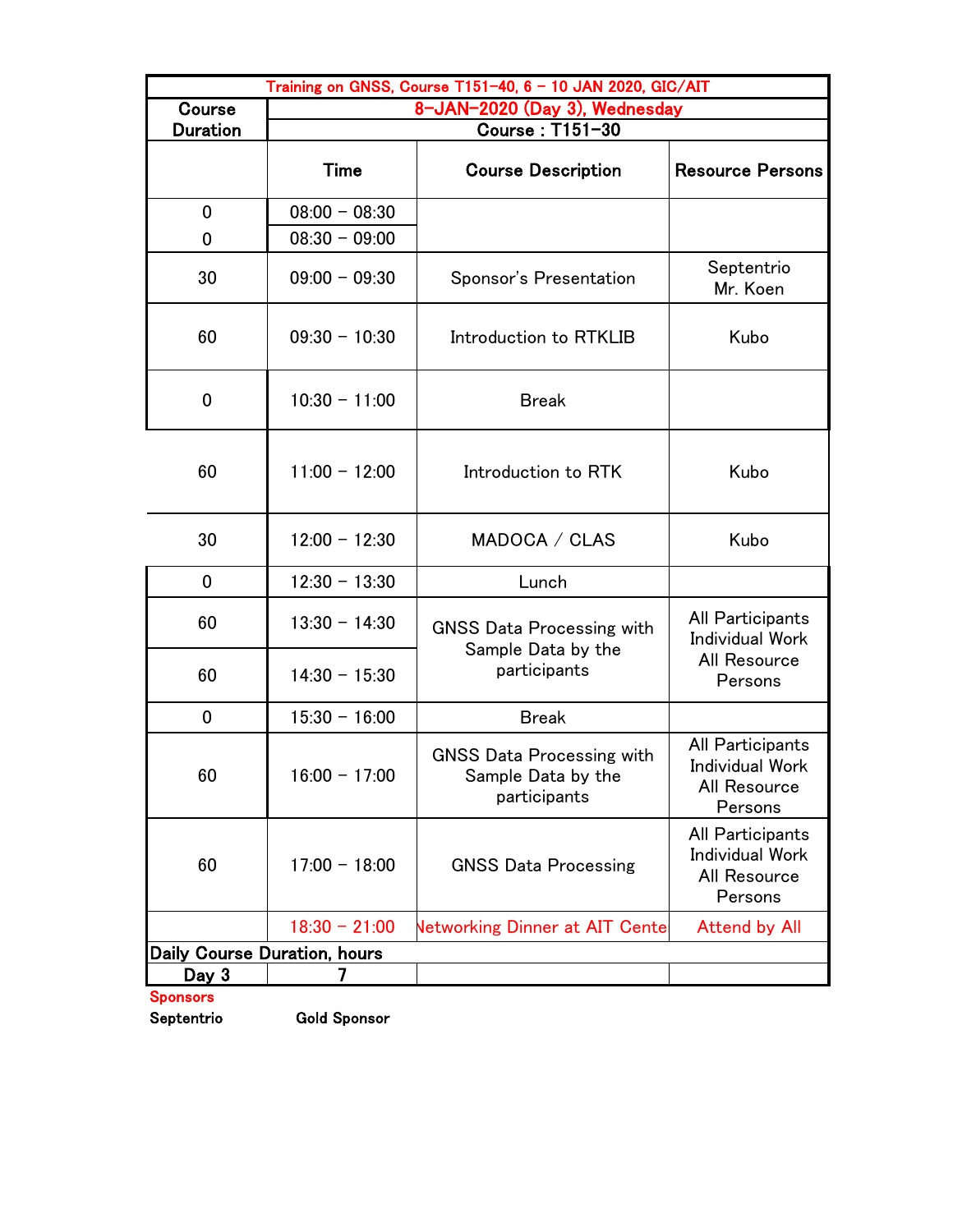| Training on GNSS, Course T151-40, 6 - 10 JAN 2020, GIC/AIT |                              |                                                                            |                                                             |
|------------------------------------------------------------|------------------------------|----------------------------------------------------------------------------|-------------------------------------------------------------|
| Course                                                     | 9-JAN-2020 (Day 4), Thursday |                                                                            |                                                             |
| <b>Duration</b>                                            |                              | <b>Course: T151-30</b>                                                     |                                                             |
|                                                            | <b>Time</b>                  | <b>Course Description</b>                                                  | <b>Resource Persons</b>                                     |
| 0                                                          | $08:00 - 08:30$              | Registration for T-131                                                     |                                                             |
| 0                                                          | $08:30 - 09:00$              | <b>Extended Course</b><br><b>Participants</b>                              |                                                             |
| 30                                                         | $09:00 - 09:30$              | Sponsor's Presentation                                                     |                                                             |
| 60                                                         | $09:30 - 10:30$              | <b>GNSS Field Survey</b>                                                   | All Participants in<br>Team, All<br><b>Resource Persons</b> |
| 0                                                          | $10:30 - 11:00$              | <b>Break</b>                                                               |                                                             |
| 60                                                         | $11:00 - 12:00$              | <b>GNSS Data Processing</b>                                                | All Participants in<br>Team, All<br><b>Resource Persons</b> |
| 30                                                         | $12:00 - 12:30$              |                                                                            |                                                             |
| 0                                                          | $12:30 - 13:30$              | Lunch                                                                      |                                                             |
| 60                                                         | $13:30 - 14:30$              | <b>GNSS Data Processing</b>                                                | All Participants in<br>Team, All                            |
| 60                                                         | $14:30 - 15:30$              |                                                                            | <b>Resource Persons</b>                                     |
| 0                                                          | $15:30 - 16:00$              | <b>Break</b>                                                               |                                                             |
| 60                                                         | $16:00 - 17:00$              | Discussion on GNSS Data<br><b>Processing Outputs</b>                       | All Resource<br>Persons                                     |
| 30                                                         | $17:00 - 17:30$              | <b>Report Preparation</b><br><b>Report Format</b><br>Word and PPT Versions | Dinesh                                                      |
|                                                            |                              |                                                                            |                                                             |
|                                                            | Daily Course Duration, hours |                                                                            |                                                             |
| <u>Day 4</u>                                               | 6.5                          |                                                                            |                                                             |

## Note:

There will be 20 teams each with  $4 - 5$  members for Field Survey Each team is requested to present their reports on Day 5

Each trainee is required to submit course evalaution form for each course every day

All trainees must attend all lectures and field survey for successful completion

of the course and to get certifcate

All funded participants must sign the register every day at the reception counter